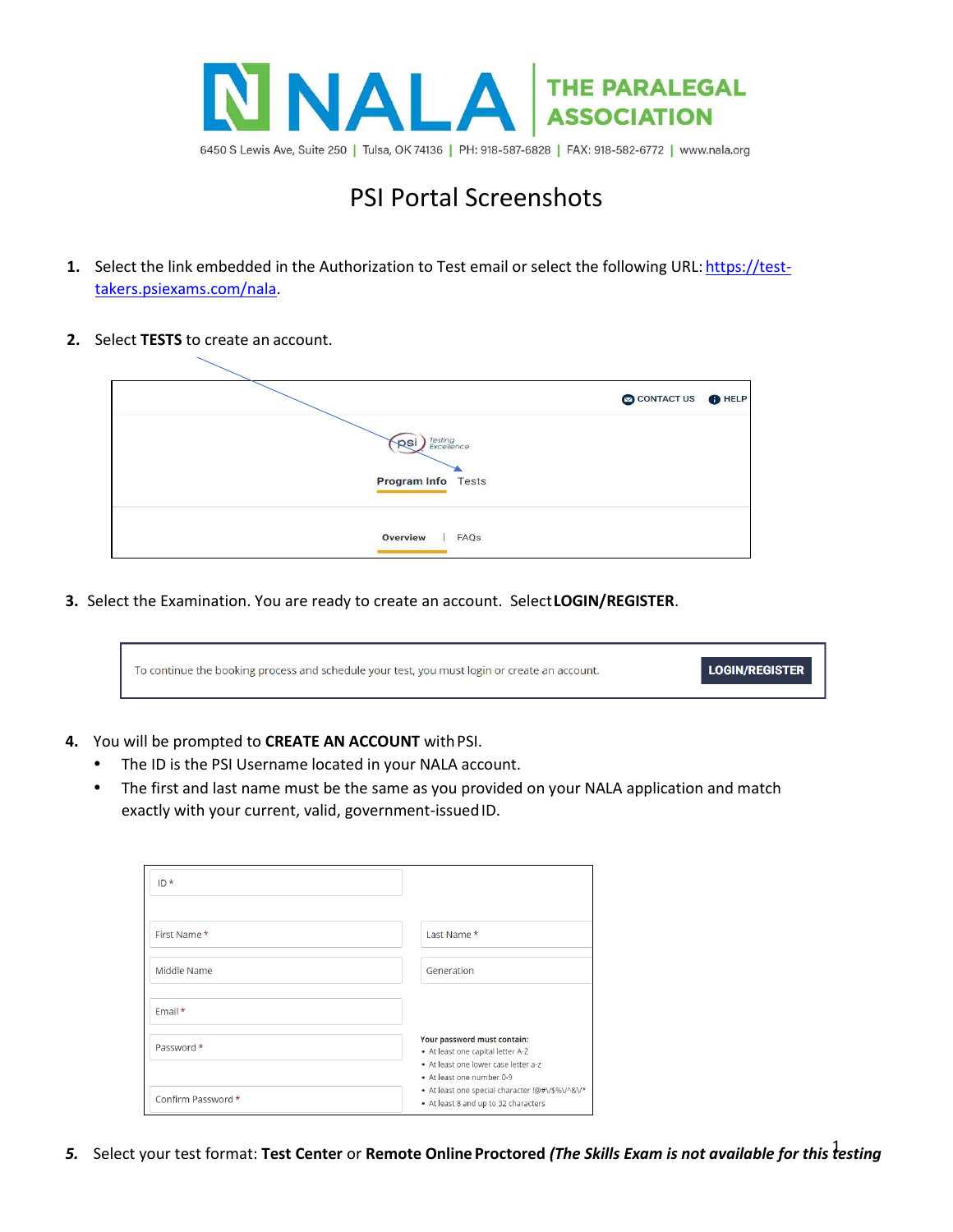## *option.)*

| <b>Modality</b>       |                               |
|-----------------------|-------------------------------|
|                       |                               |
| <b>Site Proctored</b> | <b>Atlas Remote Proctored</b> |
| <b>SELECTED</b>       | <b>SELECT</b>                 |

**Scheduling at a Test Center** *If Online Remote Proctored is selected, go to STEP 9.*

**6.** If **Test Center** is selected, enter the **"City or Postal Code"** and select**FIND.**



**7.** Select a date and time to book an appointment.

|     |                |               | October 2021 |                |     |                | <b>Time slots available for</b><br><b>October 08, 2021</b> |
|-----|----------------|---------------|--------------|----------------|-----|----------------|------------------------------------------------------------|
| Sun | Mon            | Tue           | Wed          | Thu            | Fri | Sat            | 08:00 AM                                                   |
|     |                |               |              |                | 1   | $\overline{2}$ | 01:30 PM                                                   |
| 3   | $\overline{4}$ | $5^{\circ}$ 6 |              | $\overline{7}$ | 8   | 9              |                                                            |
| 10  |                | 12            | 13           | 14             | 15  | 16             |                                                            |
| 17  | 18             | 19            | 20           | 21             | 22  | 23             |                                                            |
|     |                |               |              |                |     |                |                                                            |
| 24  | 25             | 26            | 27           | 28             | 29  | 30             |                                                            |
| 31  |                |               |              |                |     |                |                                                            |

**8.** You will receive a message confirming the Test Center, booked date, and booked time. Please review the booking before selecting **CONFIRM**. Once your booking is confirmed, select**DONE.**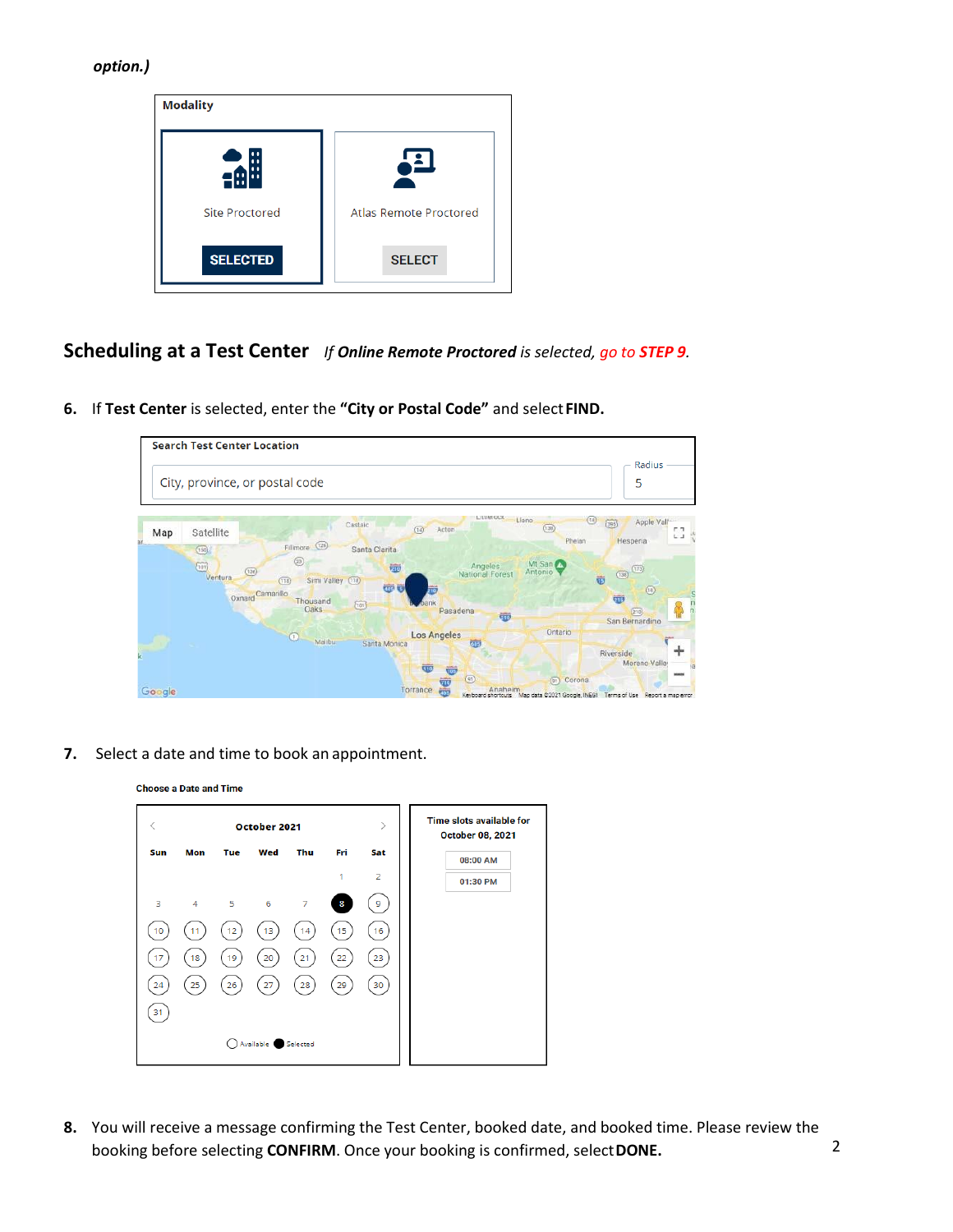| Booking Confirmed!! P Print Confirmation |             |               |  |
|------------------------------------------|-------------|---------------|--|
| Email Address:                           | Home Phone: | Office Phone: |  |
| asingla81@psionline.com                  | 111224444   | 2221112345    |  |

## **Scheduling via Remote Proctor**

**Book Your Test:** 

**9.** If **Online Remote Proctoring** was selected, enter the **"Country and Timezone"** and select **NEXT**.

|    | hó      |        |
|----|---------|--------|
| 14 | imezone | $\sim$ |
|    |         |        |
|    |         |        |

**10.** Select a date and time to book an appointment to take the test.

|     |            |     | October 2021       |        |              | ×              | Time slots available for<br>October 06, 2021 |                       |  |
|-----|------------|-----|--------------------|--------|--------------|----------------|----------------------------------------------|-----------------------|--|
| Sun | Mon        | Tue | Wed                | Thu    | Fri          | Sat            | <b>VI.UV FIN</b>                             | $\tilde{\phantom{a}}$ |  |
|     |            |     |                    |        | 1            | $\overline{2}$ | 07:30 PM                                     |                       |  |
| 3   | $\ddot{4}$ | 5   | 6                  | 7      | $\mathbf{g}$ | $\,$ 9         | 08:00 PM                                     |                       |  |
|     |            |     |                    |        |              |                | 08:30 PM                                     |                       |  |
| 10  | 11         | 12  | 13                 | 14     | 15           | 16             | 09:00 PM                                     |                       |  |
| 17  | 18         | 19  | 20                 | 21     | 22           | 23             | 09:30 PM                                     |                       |  |
| 24  | 25         | 26  | 27                 | $28\,$ | 29           | 30             | 10:00 PM                                     |                       |  |
|     |            |     |                    |        |              |                | 10:30 PM                                     |                       |  |
| 31  |            |     |                    |        |              |                | 11:00 PM                                     |                       |  |
|     |            |     | Available Selected |        |              |                | 11:30 PM                                     |                       |  |

**11.** You will receive a message confirming the test format, booked date, and booked time. Please review the booking before selecting **CONFIRM.** Once your booking is confirmed, select**DONE.**

| <b>Review Booking:</b>                                                                             |             |                                           |
|----------------------------------------------------------------------------------------------------|-------------|-------------------------------------------|
| Email Address:                                                                                     | Home Phone: | Office Phone:                             |
| asingla81@psionline.com                                                                            | 111224444   | 2221112345                                |
|                                                                                                    |             | By continuing, you agree to The Company's |
| Wednesday, October 06, 2021                                                                        |             | Conditions of Use And Privacy Notice.     |
| 5:30 PM Pacific Time                                                                               |             | <b>CONFIRM</b>                            |
| Before taking your remote online proctored exam, please check system<br>compatibility - click HERE |             | M                                         |